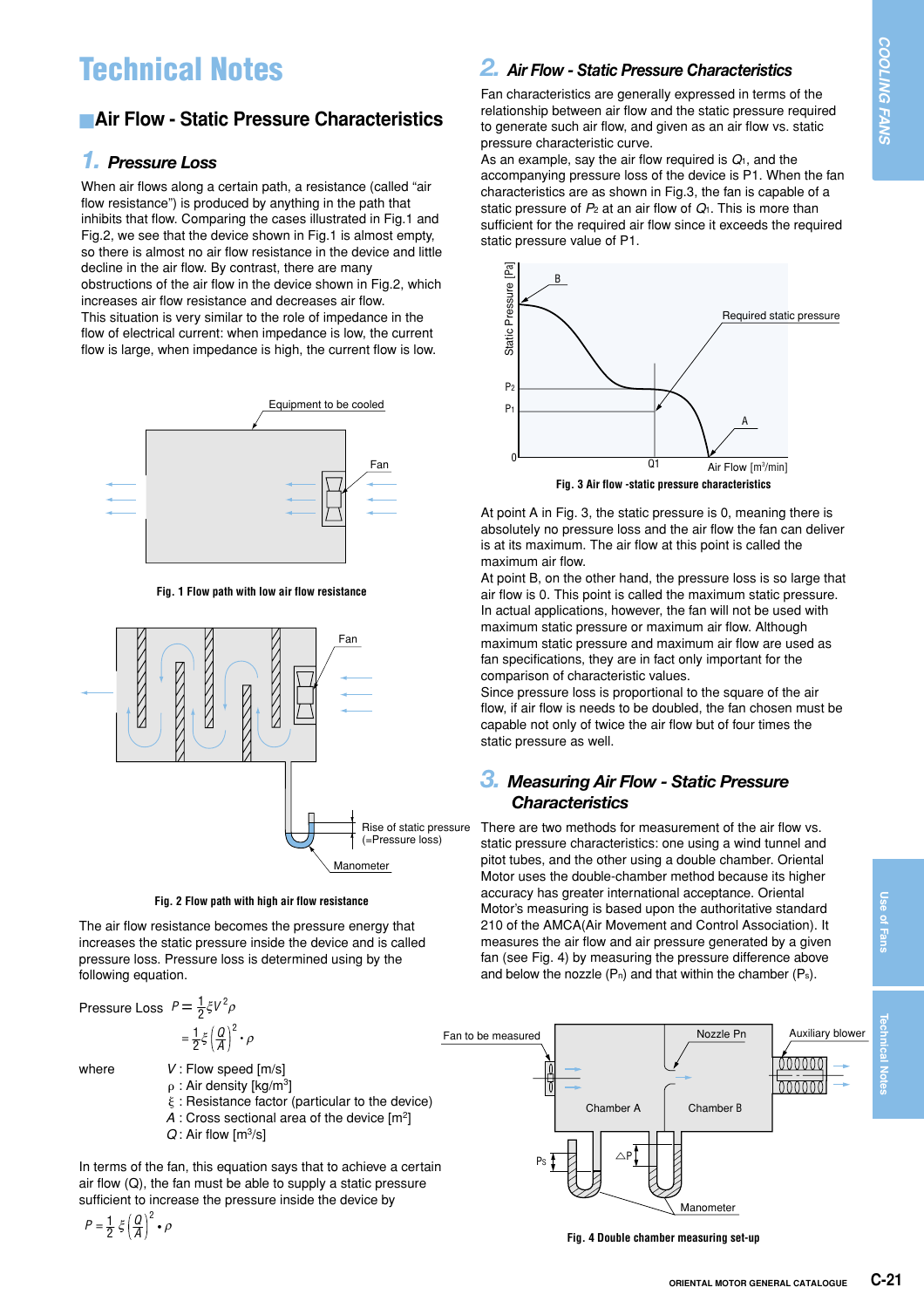$Q = 60 \text{CA} \overline{v}$ 

$$
= 60 \, \text{CA} \sqrt{\frac{2 \Delta p}{\rho}} \quad \text{[m$^3/min]}
$$

where

- *A* : Nozzle sectional area [m2]
- *C* : Fluid coefficient
- $\bar{\nu}$ : Average flow speed at the nozzle [m/s]
- $\rho$  : Air density [kg/m<sup>3</sup>]
- (at 20°C and one atmosphere  $\gamma=1.2$ kg/m<sup>3</sup>)

 $\Delta p$  : Pressure differential [Pa]

**C-22 C-22 ORIENTAL MOTOR GENERAL CATALOGUE**<br> **C-22 C-22 ORIENTAL MOTOR GENERAL CATALOGUE**<br> **C-22 C-22 C-22 ORIENTAL MOTOR GENERAL CATALOGUE**<br> **C-22 ORIENTAL MOTOR GENERAL CATALOGUE**<br> **C-22 ORIENTAL MOT** Measurement of the air flow vs. static pressure characteristics uses an auxiliary blower to control the pressure in chamber B, altering the pressure in chamber A. Thus, each point on the characteristics curve can be measured. The Oriental Motor measuring equipment is connected to a computer, enabling highly precise measurements in a short period of time.

### *4. Change in Characteristics when Installing Two Fans*

Air flow and static pressure of two fans with identical characteristics will vary greatly depending on whether the fans are installed in series or in parallel.



**Fig.5 Installing two fans in series**



**Fig.6 Installing two fans in parallel**







**Fig.7 Characteristics for different installation methods**

As shown in the graphs, fans installed in series generate greater static pressure, while fans mounted in parrallel provide double the air flow.

#### *5. Change in Characteristics By Installing Optional Parts*

When installing the fan in equipment, the safety and reliability of the overall apparatus can be improved considerably by attaching optional parts such as finger guards or filters. However, these optional parts produce air flow resistance, affecting fan characteristics and fan noise. This factor should therefore be taken into account when selecting fans and optional parts.

There is shows pressure loss when optional parts are attached to a fan. Loss is greatest with a filter, and practically negligible with the finger guard. For an example of pressure loss, see Fig.8.

**Use of Fans**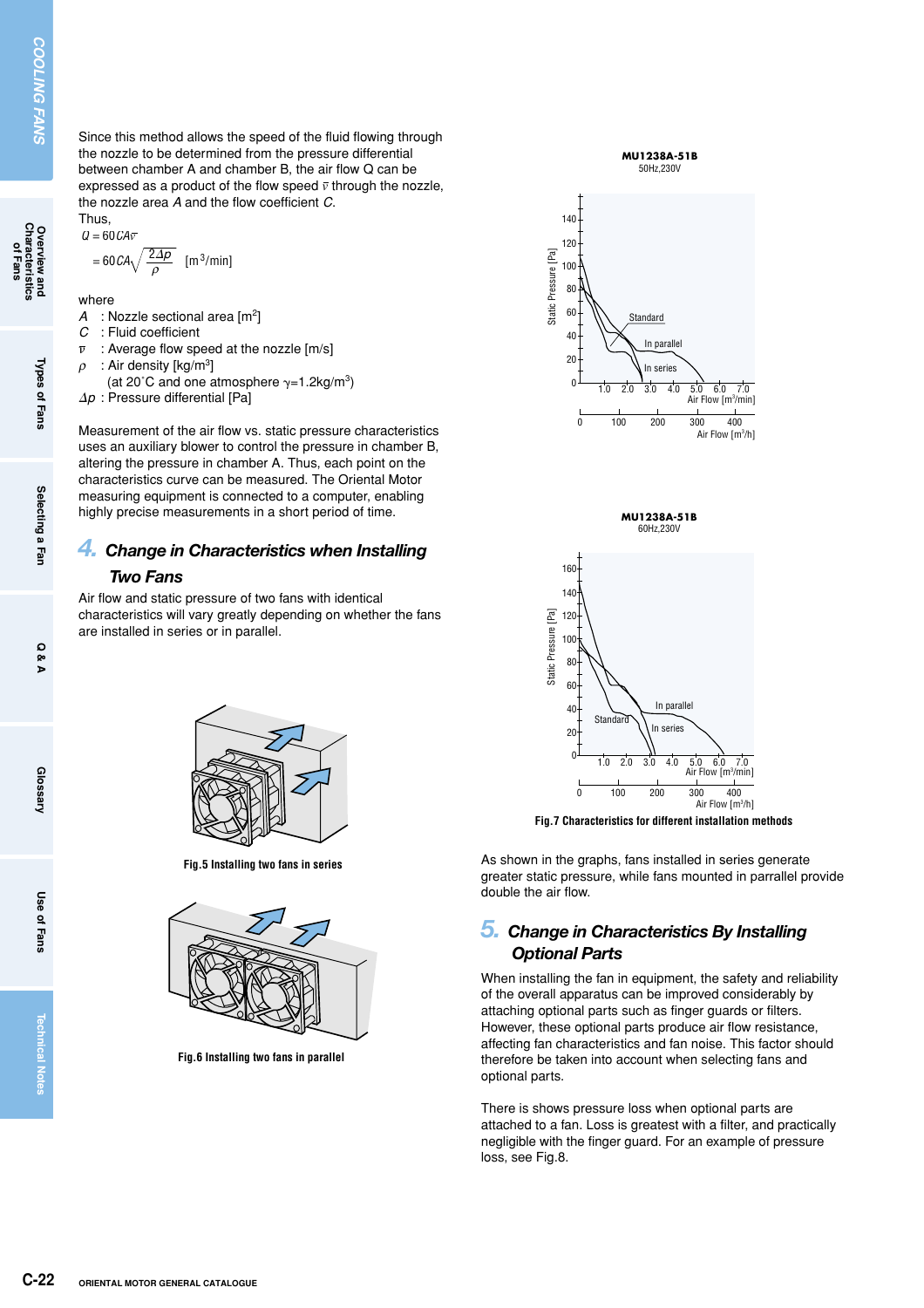

**Fig.8 Pressure loss due to optional parts**

Fig.9 shows how characteristics may change with the installation of optional parts, using the **MU1225S-51**as an example.



**Fig.9 Changes in characteristics with optional parts attached to the MU1225S-51**

As the graphs show, the larger the pressure loss caused by optional parts, the greater the reduction in air flow and static pressure characteristics.

## **Audible Noise**

#### *1. Audible Noise*

We generally call sounds that are unpleasant to us "noise". In the case of fans, noise is generated as the rotation of the fan blades causes a change in air pressure. The greater the change in air pressure, the louder is the noise produced.

## *2. Measuring Audible Noise*

The noise of Oriental Motor fans is measured in the A range at a distance of 1m from the intake (at a point above the center line of the intake).



**Fig.10 Measurement of fan noise.**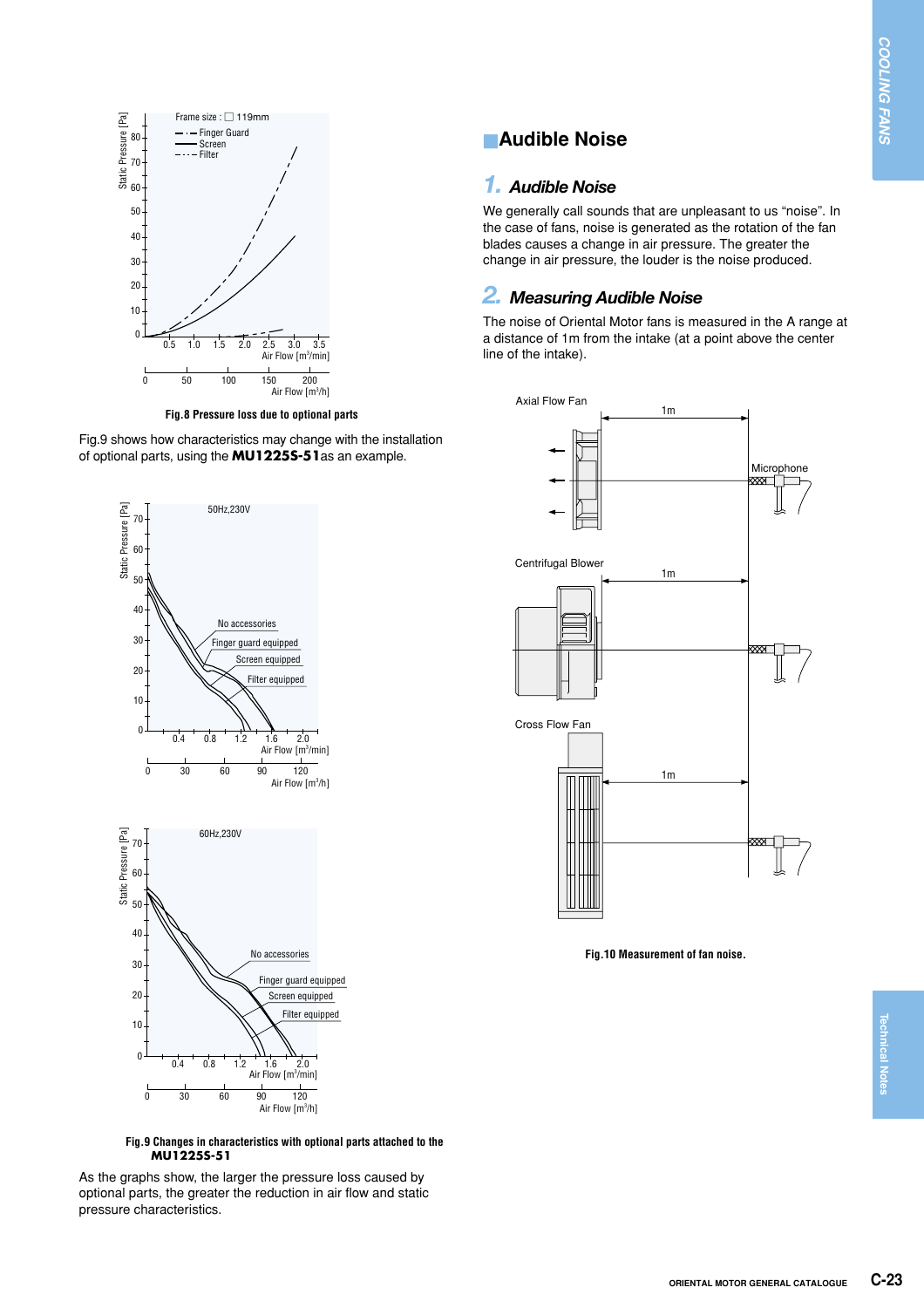#### *3. Combined Audible Noise*

This section will describe the method used to calculate combined noise, using as an example two 40dB fans operated simultaneously.

Noise, or relative loudness, is expressed in decibel units, and combined noise cannot be determined simply by adding individual noise levels. The value that expresses this combined noise is found by determining the energy of the noise, and then using it to calculate the increase in sound pressure. If *J* denotes acoustic energy and *P* sound pressure, the relationship between the two values is given by the following equation:

,  $J = \frac{P^2}{\rho c}$ 

where  $\rho$  is equal to the air density and  $c$  is equal to the speed of sound propagation. This expression can be used to find the loudness in decibels as follows:

Sound pressure level 20 log *P/Po*  $= 10$  log  $J/J_0$ *P*: Actual sound pressure *J:* Measured acoustic energy *Po*, *Jo*: Minimum acoustic energy audible by the human ear

Thus, this expression gives the noise level in decibels based on the audible acoustic energy *Jo*. This expression can be used to calculate the sound pressure for two or more fans operated simultaneously. If *n* is the number of fans, then *n* times the amount of acoustic energy is produced, as follows.

Noise level = 10 log *n* · *J/Jo*  $= 10 \log J/J_0 + 10 \log n$ 

In other words, when *n* fans are operated simultaneously, the increase in noise is equal to 10 log *n* (dB). In this example, if two 40dB fans (*n*=2) are operated

simultaneously, the increase in noise level is equal to 10 log 2 or 3dB, and the combined noise level is 43dB. What would be the combined noise level be if a 40dB fan and a 50dB fan were operated together? Again, the combined noise level is not given by the simple arithmetic sum, but obtained as follows (also refer to Fig. 11):



If 40dB of noise is combined with 50dB, the resulting increase in noise is only 0.4dB. Thus, when fans of different noise levels are operated simultaneously, it is more important to reduce noise from the fan with the higher noise level.



**Fig. 11 Combined Audible Noise**

#### *4. Relationship Between Audible Noise and Distance*

The noise level decreases as the distance from the source of the noise increases. The decrease in noise due to distance is given by the following expression:

$$
SPL_2 = SPL_1 - 20\log r_2/r_1
$$

where,

*SPL*2: noise level at distance *r*<sup>2</sup> *SPL*1: noise level at distance *r*<sup>1</sup>

In the following example, the noise level at a point 2m from a fan whose noise level is 40dB at a point 1m from the intake side will be calculated.

Since  $r_2 = 2m$ ,  $r_1 = 1m$ , and  $SPL_1 = 40dB$ , substituting in the expression gives

$$
SPL_2 = 40 - 20 \log 2/1
$$
  
= 34dB.

Thus, at a distance of 2m, the noise level decreases by 6dB. The value 20 log  $r_2/r_1$  in above expression represents the ratio between two distances. Thus, if the values used above were 3m and 6m, the result would have been the same. Therefore, if the noise level at a certain distance is known, the noise level

**Overview and<br>Characteristics**<br>of Fans

**Selecting a Fan**

**Use of Fans**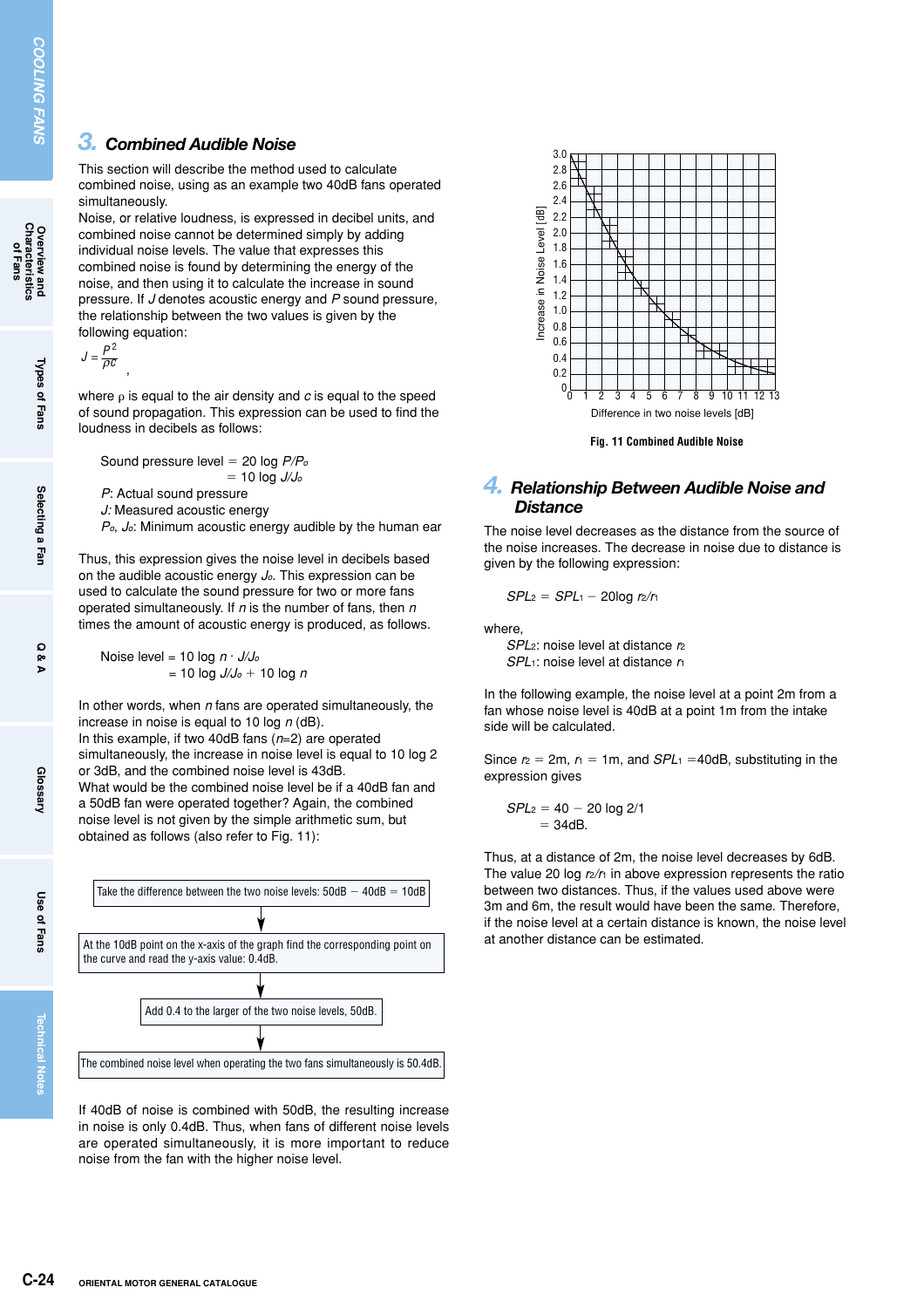## *1. Fan Life*

Fan life refers to the period that a fan can be operated continuously without losing ventilating capacity or emitting so much noise that it cannot be used. Therefore, there are two components of fan life:

| Fan Life $\langle$ | (1) Rotation life: Defined as the period the fan<br>can be operated before rotation<br>decreases by a certain value.<br>2. Acoustic life: Defined as the period the |
|--------------------|---------------------------------------------------------------------------------------------------------------------------------------------------------------------|
|                    | fan can be operated before noise                                                                                                                                    |

increases by a certain value.

Rotation life can be easily measured so long as the factors involved can be clearly specified numerically; this is usually what is meant when referring to fan life. Acoustic life, however, is defined by the increase in decibel level, and determining exactly what amount of increase marks the end of acoustic life depends on the judgment of the user. Moreover, fans can still meet operating requirements even after reaching the predetermined increase in noise. In general, then, standards relating to noise and the length of acoustic life have not been established.

Oriental Motor defines fan life by rotation life; a fan is judged to have reached the end of its service life when rotational speed declines to 70% of the rated speed.

# *2. Product Life*

The following is a description of the fan parts that are most important in determining fan life, beginning with the relationship between time and failure rate.

Generally, when parts have been used for a long time, their failure rate relative to the duration of use fits the pattern of the bathtub shaped curve shown in Fig. 12 below.

The first period is the initial failure period in which substandard parts tend to break down. The second period is called the accidental failure period, characterized by a highly stable, low failure ratio. If this period were to continue forever, the parts life would not be a concern. However, depending on the part, the failure rate increases again, and enters a third period called the friction fault period.



Duration of Use

**Fig. 12 Relationship between the duration of use and failure rate**

Bearings are the parts within a fan whose life is most affected by this friction failure period. Therefore, fan life could be said to be determined by the life of the bearings used.

## *3. Fan Bearing Life*

The following is an explanation of the factors involved in the life of ball bearings, which are the type of bearings used in most fans.

Unlike the bearings of motors and gearheads, the load applied to fan bearings is negligible. Therefore, fan life is determined by deterioration of the grease in the bearings. Since fans have low running and starting torque compared with motors used to drive machinery, they cannot rotate at the proper speed if the grease deteriorates and loses its effectiveness as a lubricant. With severe deterioration, starting voltage increases significantly, and the fan may not start. Deterioration of grease also increases the noise generated by the bearings, further affecting fan life.

Grease life is given by the following expression:

$$
\log t = K_1 - K_2 \frac{n}{N \max} - \left(K_3 - K_4 \frac{n}{N \max}\right)T
$$

where,

- *t* : Average grease life (h)
- *K*1, *K*2, *K*3, *K*4 : Constants determined by the grease *N* max : Permissible speed of grease lubrication
- *n* : Rotational speed of the bearings
- *T* : Operating temperature of the bearings

As indicated by the above expression, *N* max is predetermined by the ball bearings, so grease life depends on temperature and the rotational speed of the bearings. However, Oriental Motor's products are designed such that the life of the bearings is only minimally affected by their rotational speed. Thus, the average grease life is determined by the temperature since  $\frac{n}{N \max}$  is a constant value.

#### *4. Characteristic Curve for Estimating Product Life*

Figure 13 shows the estimated average life characteristics of the **MU1238A** type fan.



**Fig.13 Characteristic curve for estimating life** 

Note: The values given in this estimated life characteristic curve cannot be guaranteed.

Fig. 13 gives the estimated life of the bearings of the **MU1238A** type fan, obtained by measuring the temperature rise of the ball bearings at the rated voltage and calculating life using the expression for ball bearing grease life.